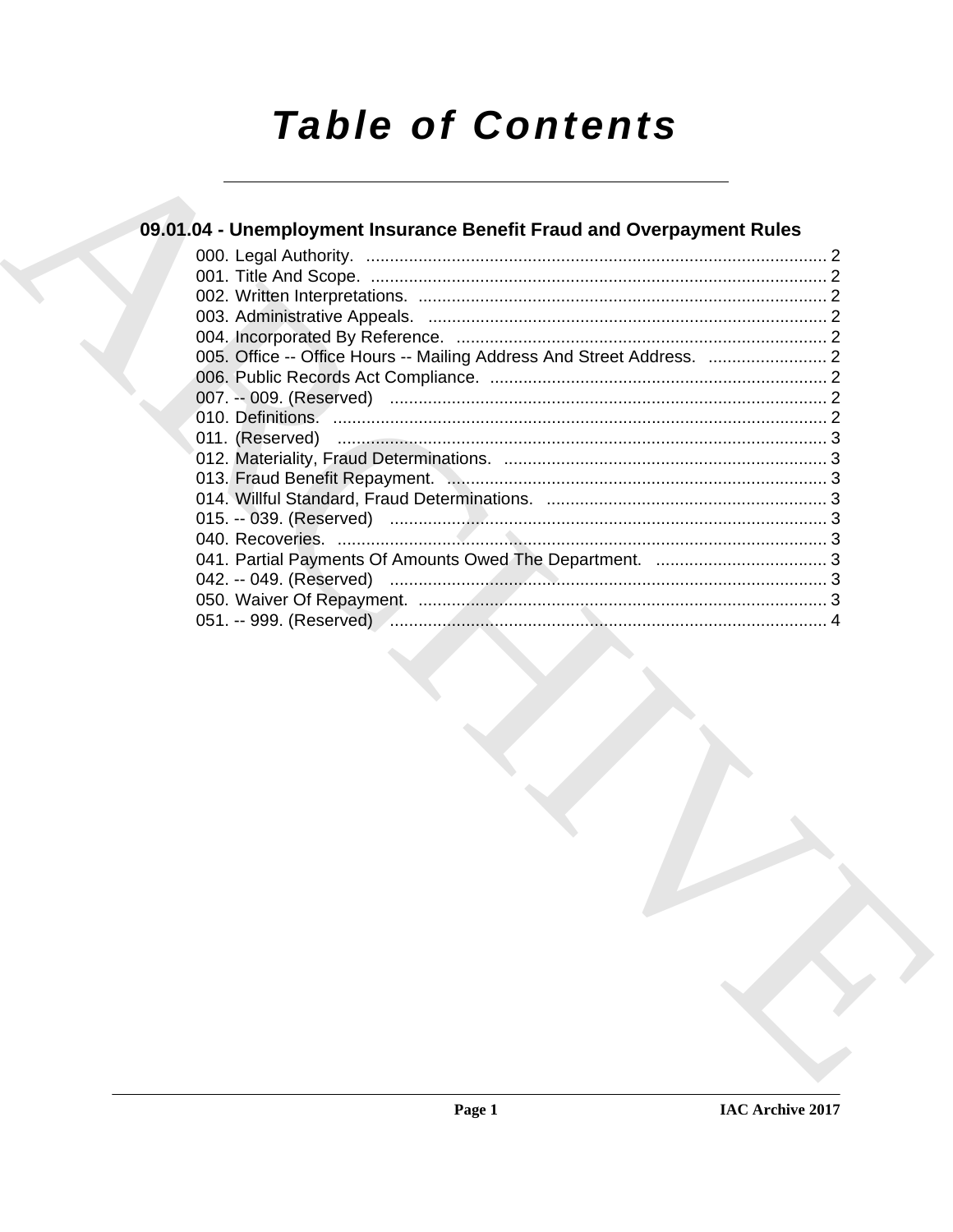#### **IDAPA 09 TITLE 01 CHAPTER 04**

#### <span id="page-1-0"></span>**09.01.04 - UNEMPLOYMENT INSURANCE BENEFIT FRAUD AND OVERPAYMENT RULES**

#### <span id="page-1-1"></span>**000. LEGAL AUTHORITY.**

These rules are promulgated under the legal authority of Section 67-4702, Idaho Code. (4-11-06)

#### <span id="page-1-2"></span>**001. TITLE AND SCOPE.**

**01. Title**. These rules shall be cited as IDAPA 09.01.04, "Unemployment Insurance Benefit Fraud and Overpayment Rules." (4-11-06)

**CHAPTER OF**<br> **CHARCHIVE INTERFERIT READY AND COVERIVATELY** RULES<br> **CHARCHIVE INTERFERIT CONFIDENT** IS a region of the state of the state of the state of the state of the state of the state of the state of the state of th **02. Scope**. With respect to the Idaho Department of Labor's administration of the Unemployment Insurance Program, these rules address fraud prevention measures, collection of overpayments, and waivers of overpayments.

#### <span id="page-1-3"></span>**002. WRITTEN INTERPRETATIONS.**

Explanations for rule changes are available for public inspection at the Idaho Department of Labor, 317 W. Main Street, Boise, Idaho 83735. Brochures explaining various programs administered by the Department are also available at the above address.

#### <span id="page-1-4"></span>**003. ADMINISTRATIVE APPEALS.**

| Appeals shall be governed by the provisions of Section 72-1368, Idaho Code, and IDAPA 09.01.06, "Rules of the |  |  |  |             |
|---------------------------------------------------------------------------------------------------------------|--|--|--|-------------|
| Appeals Bureau."                                                                                              |  |  |  | $(3-19-99)$ |

#### <span id="page-1-5"></span>**004. INCORPORATED BY REFERENCE.**

There are no documents that have been incorporated by reference into this rule. (7-1-10)

#### <span id="page-1-6"></span>**005. OFFICE -- OFFICE HOURS -- MAILING ADDRESS AND STREET ADDRESS.**

The principle place of business of the Department of Labor is in Boise, Idaho. (7-1-10)

**01.** Street Address and Hours. The office is located at 317 W. Main St., Boise, Idaho 83735 and is m 8:00 a.m. to 5:00 p.m., except Saturday. Sunday and legal holidays. (7-1-10) open from 8:00 a.m. to 5:00 p.m., except Saturday, Sunday and legal holidays.

**02. Mailing Address**. The mailing address is: Department of Labor, 317 W. Main St., Boise, Idaho  $83735.$  (7-1-10)

**03. Telephone**. The telephone number of the office is (208) 332-3570. The facsimile number of the (208) 334-6455. office is  $(208)$  334-6455.

#### <span id="page-1-7"></span>**006. PUBLIC RECORDS ACT COMPLIANCE.**

The rules contained herein have been promulgated according to the provisions of Title 67, Chapter 52, Idaho Code, and are public records. (7-1-10) and are public records.

#### <span id="page-1-8"></span>**007. -- 009. (RESERVED)**

#### <span id="page-1-10"></span><span id="page-1-9"></span>**010. DEFINITIONS.**

These terms shall have the following meanings when used in these rules, in interpretations, in forms, and in other official documents issued by the Department of Labor. (4-11-06) official documents issued by the Department of Labor.

<span id="page-1-12"></span>**01. Tolerance Amount**. A tolerance of four dollars and ninety-nine cents (\$4.99) is established in connection with the recovery of overpayments and at the discretion of the Director, no delinquency or credit will be issued or carried on the books for overpayments for this amount or less. Ref. Sec. 72-1369, Idaho Code. (4-11-06)

<span id="page-1-11"></span>**02. Fraud Overpayment**. Is defined as an established overpayment resulting from a determination that the claimant willfully made a false statement or willfully failed to report a material fact in order to obtain benefits.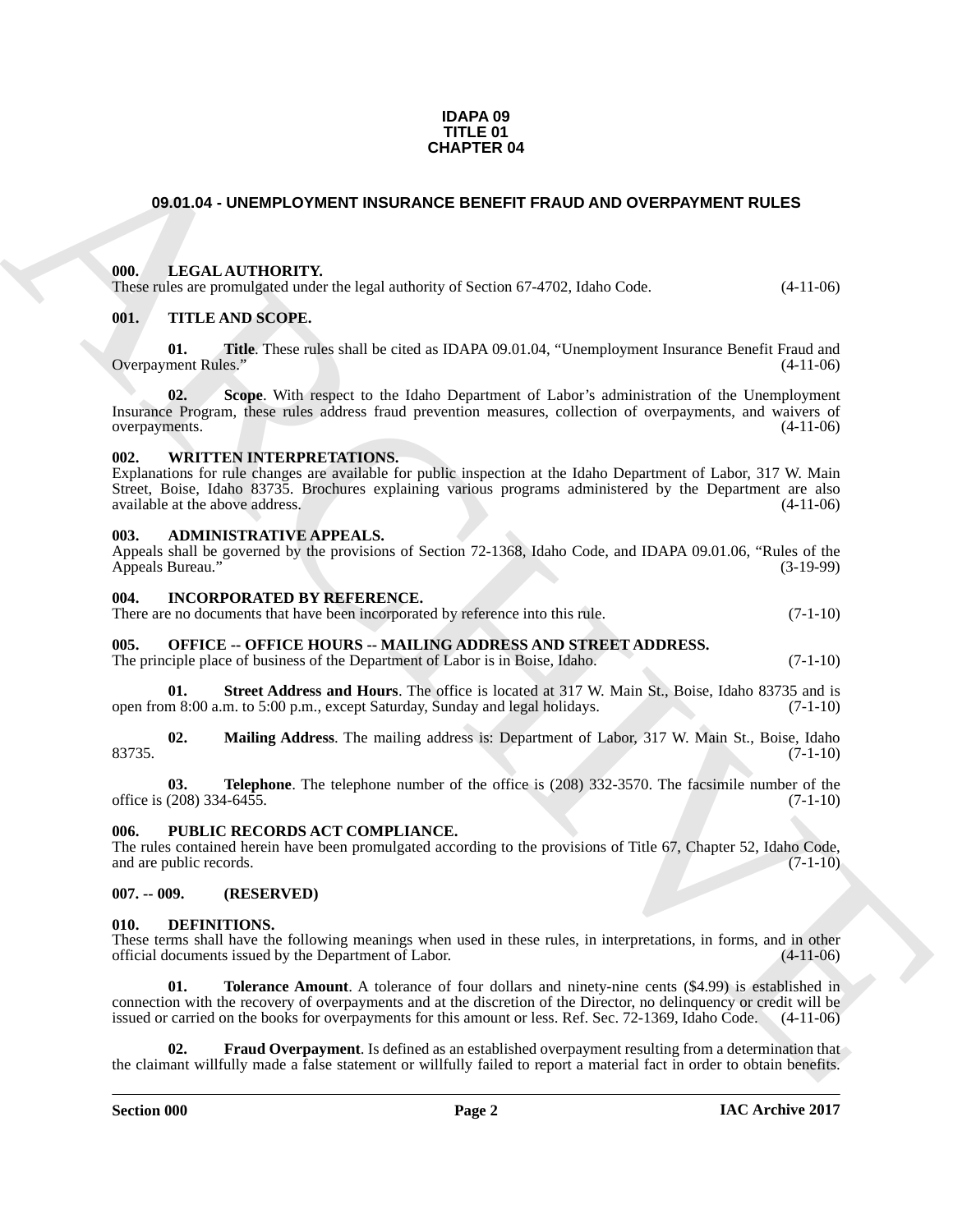#### *IDAHO ADMINISTRATIVE CODE IDAPA 09.01.04 - Unemployment Insurance Benefit Fraud & Overpayment Rules*

Ref. Sec. 72-1369, Idaho Code. (4-11-06)

<span id="page-2-9"></span>**03. Nonfraud Overpayment**. Is defined as any established overpayment other than an overpayment resulting from a determination that a claimant made a false statement or willfully failed to report a material fact in order to obtain benefits. Ref. Sec. 72-1369, Idaho Code. (4-11-06)

#### <span id="page-2-0"></span>**011. (RESERVED)**

#### <span id="page-2-11"></span><span id="page-2-1"></span>**012. MATERIALITY, FRAUD DETERMINATIONS.**

**Department of Lakes<br>
Rct. 72:350, lake Core.<br>
Rct. 22:350, lake Core.<br>
Rct. 22:350, lake Core.<br>
Rct. 22:350, lake Core.<br>
Rct. 22:350, lake Core. 22:350, lake Core. 22:350, lake Content of collider and propose a distribut** For purposes of Section 72-1366(12), Idaho Code, a fact is material if it is relevant to a determination of a claimant's right to benefits. All information a claimant is asked to provide when applying for unemployment benefits or when making a continued claim report is material and relevant to a determination of a claimant's right to benefits. To be considered material, the fact need not actually affect the outcome of an eligibility determination. Ref. Section 72- 1366, Idaho Code. (4-4-13)

#### <span id="page-2-10"></span><span id="page-2-2"></span>**013. FRAUD BENEFIT REPAYMENT.**

For purposes of Section 72-1366(12), Idaho Code, "any sums received for any week" means all unemployment benefits received in any week it is determined that the claimant received benefits as a result of a willful false statement or failure to report a material fact in order to obtain benefits. (4-4-13)

#### <span id="page-2-17"></span><span id="page-2-3"></span>**014. WILLFUL STANDARD, FRAUD DETERMINATIONS.**

For purposes of Section 72-1366(12), Idaho Code, to willfully make a false statement or to willfully fail to report a material fact to obtain benefits requires a purpose or willingness to commit the act or make the omission referred to.<br>A specific intent to violate law is not required. A specific intent to violate law is not required.

#### <span id="page-2-4"></span>**015. -- 039. (RESERVED)**

#### <span id="page-2-16"></span><span id="page-2-5"></span>**040. RECOVERIES.**

Unless the overpayment resulted from a determination that the claimant willfully made a false statement or willfully failed to report a material fact, overpayments shall be deducted from any future benefits payable. Ref. Secs. 72-1369 and 72-1366, Idaho Code.

#### <span id="page-2-6"></span>**041. PARTIAL PAYMENTS OF AMOUNTS OWED THE DEPARTMENT.**

Upon the Department's receipt of a partial payment of an overpayment or overpayments of unemployment insurance benefits and accrued interest and penalties thereon, the Department shall, unless other arrangements have been made with the debtor and approved by the Department, apply the partial payment to the amounts owed as follows:

 $(4-11-06)$ 

<span id="page-2-13"></span>**01. Interest**. The partial payment shall be applied first to any accrued interest of the amounts due, with the oldest accrued interest: (4-11-06) starting with the oldest accrued interest;

<span id="page-2-15"></span>**02. Penalties**. After any accrued interest has been paid in full, the partial payment shall be applied next to any assessed penalties, starting with the oldest assessed penalty; (4-11-06)

<span id="page-2-12"></span>**03. Fraud Overpayments**. After all accrued interest and assessed penalties have been paid in full, the partial payment shall be applied next to any fraud overpayments due, starting with the oldest fraud overpayment; and  $(4-11-06)$ 

<span id="page-2-14"></span>**04. Nonfraud Overpayments**. After all fraud overpayments have been paid in full, the partial payment shall be applied next to any nonfraud overpayments, starting with the oldest nonfraud overpayment. Ref. Sec. 72- 1369, Idaho Code.

#### <span id="page-2-7"></span>**042. -- 049. (RESERVED)**

#### <span id="page-2-8"></span>**050. WAIVER OF REPAYMENT.**

A Determination of Waiver will be made upon the written request of any interested party; except that an appeals examiner or the Industrial Commission may consider the issue of waiver of repayment on their own motion. A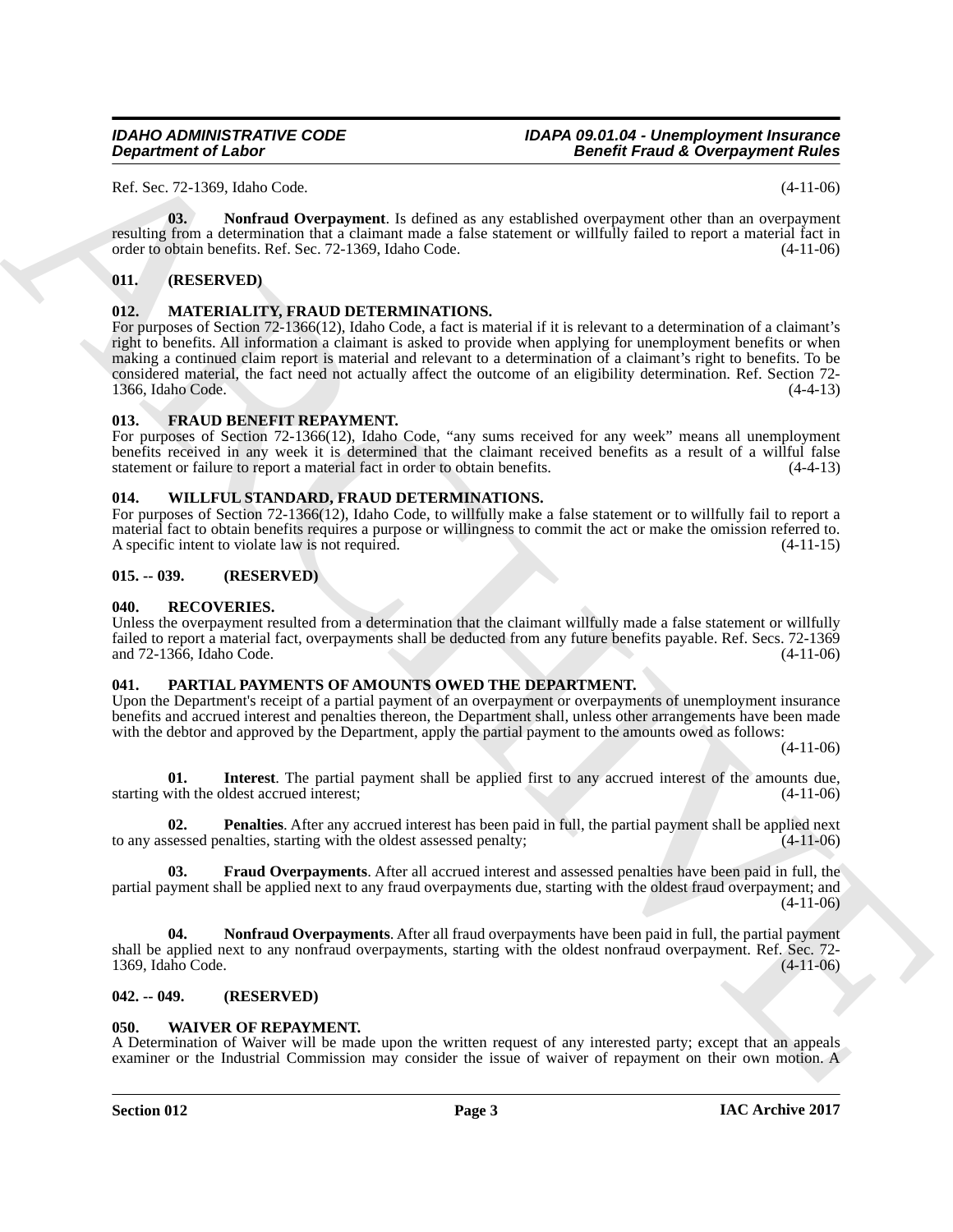#### *IDAHO ADMINISTRATIVE CODE IDAPA 09.01.04 - Unemployment Insurance Benefit Fraud & Overpayment Rules*

**Experiment of Linkary Theorem and Control and Science of Linkary Control and Science of Linkary Control and Science of Linkary Control and Science of Linkary Control and Science of Linkary Control and Science of Linkary** request for a Determination of Waiver must be made within fourteen (14) days of the date of mailing of the Determination of Overpayment or Revised Determination of Overpayment, or within fourteen (14) days of the date of electronic transmission to an electronic-mail address approved by the Department of the Determination of Overpayment or Revised Determination of Overpayment. If a party establishes by a preponderance of the evidence that notice of a Determination of Overpayment or Revised Determination of Overpayment was not delivered to the party's last known address within fourteen (14) days of mailing because of delay or error by the U.S. Postal Service, or that notice of a Determination of Overpayment or Revised Determination of Overpayment was not transmitted to an electronic-mail address approved by the Department within fourteen (14) days of the date of transmission because of error on the part of the Department, the period for filing a timely request for Determination of Waiver shall be deemed to have been fourteen (14) days from the date of actual notice. Ref. Section 72-1369, Idaho Code. (7-1-10)

<span id="page-3-1"></span>**01. Waiver Determination**. A Determination of Waiver shall become final unless, within fourteen (14) days after the date of mailing or of electronic transmission to an electronic-mail address approved by the Department, an appeal is filed with the Department of Labor. If a party establishes by a preponderance of the evidence that notice of a Determination of Waiver was not delivered to the party's last known address within fourteen (14) days of mailing because of delay or error by the U.S. Postal Service, or that notice of a Determination of Waiver was not transmitted to an electronic-mail address approved by the Department within fourteen (14) days of the date of transmission because of error on the part of the Department, the period for filing a timely request for an appeal shall be deemed to have been fourteen (14) days from the date of actual notice. Ref. Section 72-1369, Idaho Code.  $(7-1-10)$ 

<span id="page-3-0"></span>**051. -- 999. (RESERVED)**